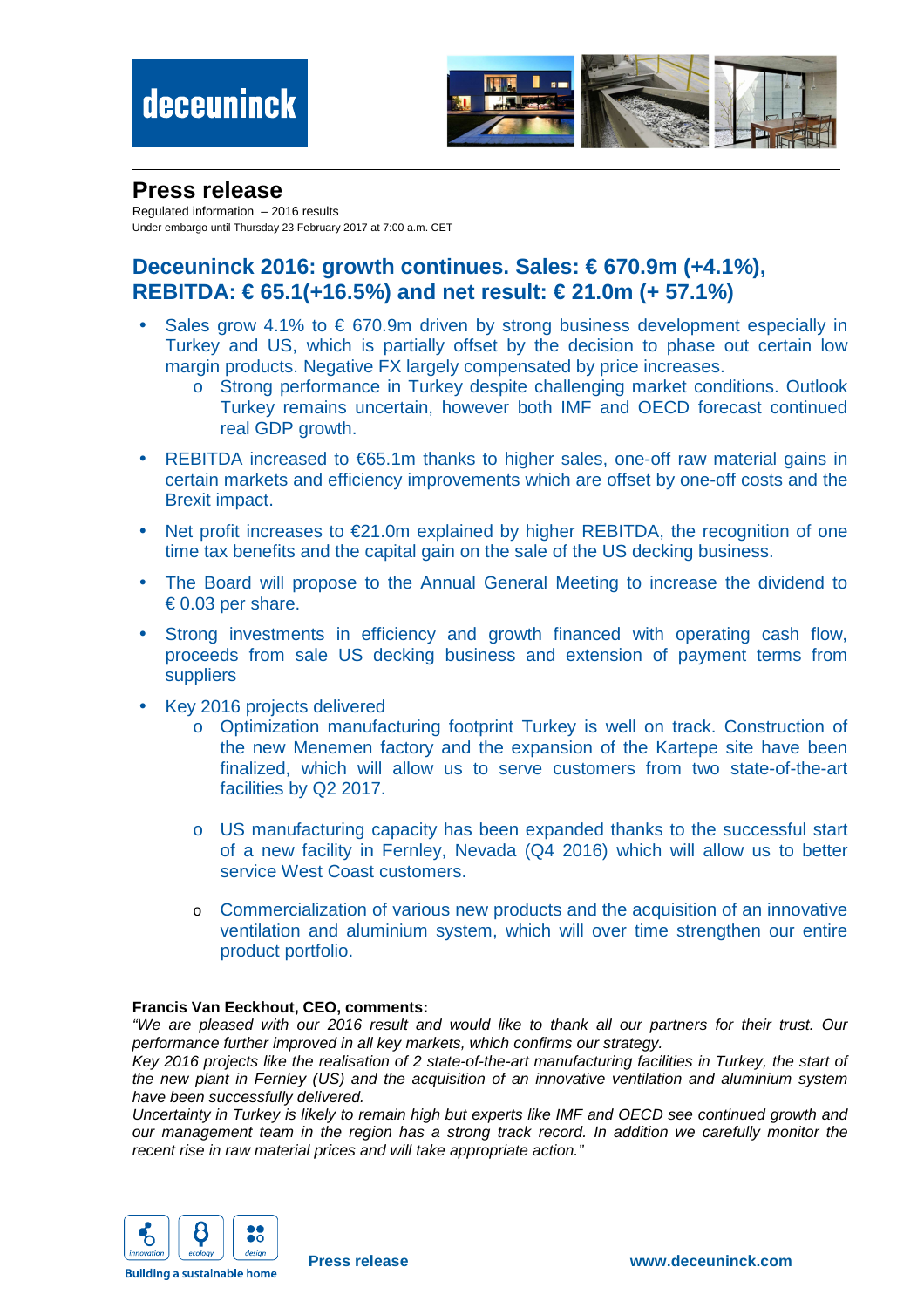## 1. Key figures

## 1.1. Income Statement

| (in $\epsilon$ million) | 2015   | 2016   | Var (%) | 1H 2016 | 2H 2016 |
|-------------------------|--------|--------|---------|---------|---------|
| Sales                   | 644.5  | 670.9  | 4.1%    | 330.2   | 340.7   |
| Gross profit            | 182.0  | 204.7  | 12.5%   | 103.6   | 101.1   |
| Gross-margin (%)        | 28.2%  | 30.5%  |         | 31.4%   | 29.7%   |
| EBITDA <sup>(1)</sup>   | 53.4   | 67.0   | 25.4%   | 34.6    | 32.3    |
| REBITDA <sup>(1)</sup>  | 55.9   | 65.1   | 16.5%   | 32.5    | 32.5    |
| REBITDA-margin (%)      | 8.7%   | 9.7%   |         | 9.9%    | 9.6%    |
| EBIT                    | 26.9   | 36.1   | 34.5%   | 21.2    | 14.9    |
| <b>Financial result</b> | (10.0) | (13.9) |         | (5.8)   | (8.1)   |
| EBT                     | 16.9   | 22.2   | 31.8%   | 15.4    | 6.8     |
| Income taxes            | (3.5)  | (1.3)  |         | (2.3)   | 1.0     |
| Net profit              | 13.3   | 21.0   | 57.1%   | 13.1    | 7.8     |

(1): EBITDA has been redefined as EBIT excluding depreciations of fixed assets and amortization of goodwill. REBITDA has been redefined as EBITDA excluding non recurring costs or benefits such as capital gains or major restructuring programs.

Under the previous definitions EBITDA would have amounted to  $\epsilon$ 71.3m and REBITDA  $\epsilon$ 74.3m

### 1.2. Balance Sheet

| (in $\epsilon$ million) | 2015  | 2016  | Var (%)    |
|-------------------------|-------|-------|------------|
| Equity                  | 269.3 | 275.0 | 2.1%       |
| Net debt                | 92.1  | 88.4  | $(4.0\%)$  |
| Total assets            | 562.6 | 601.1 | 6.8%       |
| Capital expenditure     | 38.7  | 79.4  | 105.0%     |
| Working capital         | 142.9 | 111.1 | $(22.2\%)$ |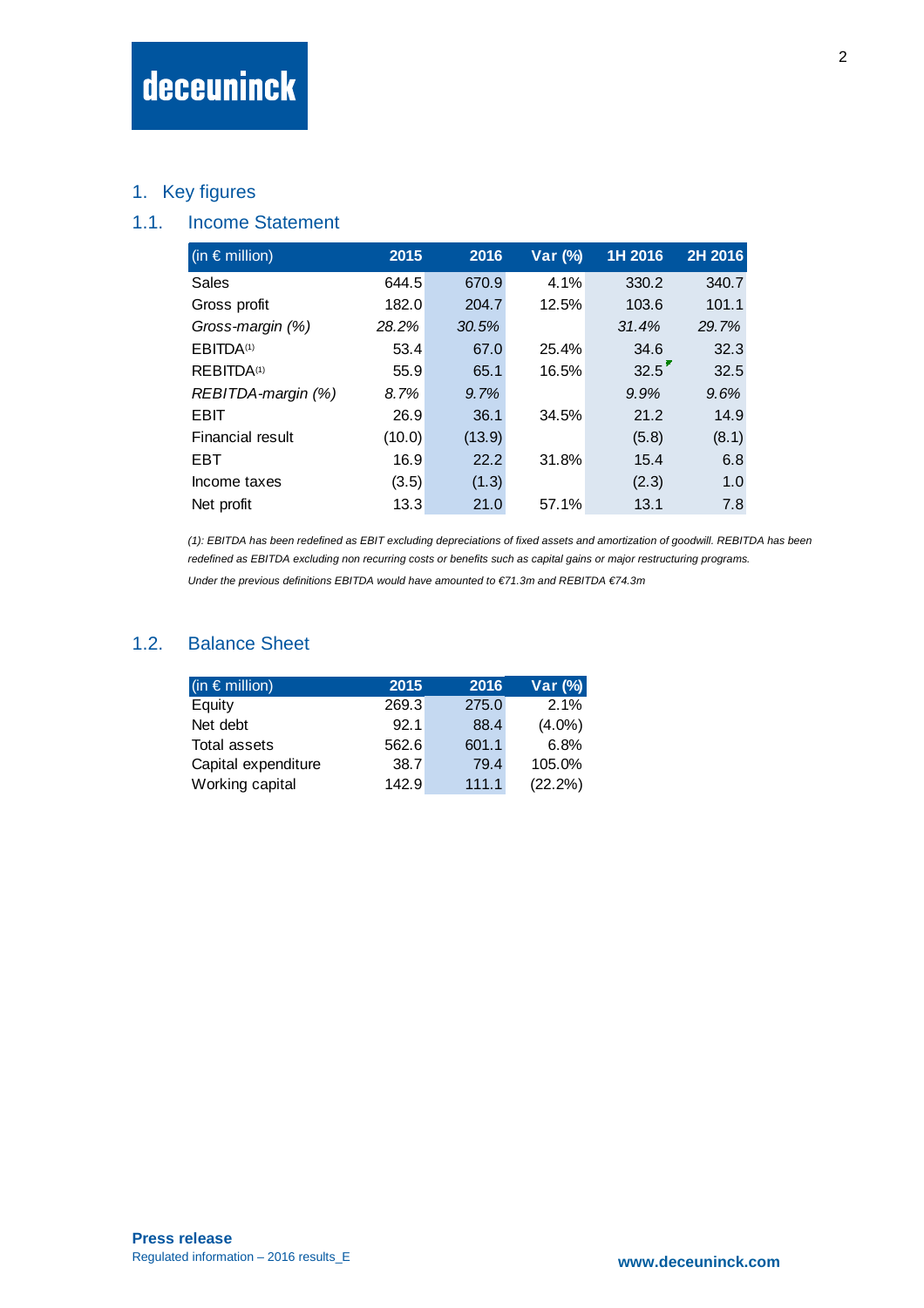#### 2. Management Statement

#### 2.1. Sales

| <b>1% of sales</b>        | total   | Western<br><b>Europe</b> | <b>Central &amp; Eastern</b><br><b>Europe</b> | Turkey &<br><b>Emerging</b><br>markets | <b>North</b><br><b>Americal</b> |
|---------------------------|---------|--------------------------|-----------------------------------------------|----------------------------------------|---------------------------------|
| Sales (in € million) 2015 | 644.5   | 170.5                    | 169.7                                         | 193.1                                  | 111.2                           |
| Volume                    | $3.6\%$ | 2.7%                     | $(4.7\%)$                                     | 9.2%                                   | 7.6%                            |
| Exchange rate             | (4.4%)  | $(2.1\%)$                | $(1.9\%)$                                     | $(11.0\%)$                             | 0.3%                            |
| Other (price, mix)        | 4.9%    | 2.9%                     | 2.0%                                          | 12.8%                                  | $(1.3\%)$                       |
| <b>Total</b>              | 4.1%    | 3.5%                     | (4.7%                                         | 10.8%                                  | 6.6%                            |
| Sales (in € million) 2016 | 670.9   | 176.5                    | 161.8                                         | 214.0                                  | 118.6                           |

2016 Sales in Western Europe increased by 3.5% to € 176.5 million (2015: € 1705 million). This is driven by one-off project sales ( $\epsilon$  3.1m sound walls) and strong growth in NL. IT and UK (in local currency) which have been partially offset by weak market conditions and competitive pressure in FR and the 13% GBP weakening (-€3.5m) which was only partially compensated by price increases.

In **Central & Eastern Europe** 2016 sales decreased by 4.7% to € 161.8 million (2015: € 169.7 million). This is mainly explained by our decision to phase out selected low margin products and the further decline of the Russian market, which is partially compensated by strong business development in the Balkans. The 9% RUB depreciation has been compensated by price increases.

**Turkey & Emerging Markets** predominantly serves the domestic market in Turkey. 2016 Sales increased by 10.8% to € 214.0 million (2015: € 193.1 million). Despite a slowdown of real GDP growth to 2.9% volumes increased 9.2% thanks to superior products, service and branding in Turkey and further growth in Emerging Markets (mainly Chile). The TRY depreciation has been compensated by price increases.

Sales in North America increased by 6.6% to € 118.6 million (2015: € 1112 million). Sales growth was driven by strong business development on the back of superior service, which has been partially offset by the sale of the decking business in January 2016. The sale of the decking business had a negative impact on sales of an estimated 5%. USD/EUR remained stable at 1.11.

### 2.2. Financial results

**REBITDA**<sup>(1)</sup> increased to € 65.1 million or 9.7% on sales (2015: € 55.9 million or 8.7% on sales). The REBITDA improvement was the result of higher volumes in all regions except for Central and Eastern Europe, efficiency improvements (integration of Gebze into Kartepe plant in Turkey and the integration of Enwin in the Protvino plant in Russia, the phase out of low margin products), and one-off raw material savings. The improvement was partially offset by the impact of the Brexit and one-off costs (restructuring, start-up costs Tunal and Isora, development of SAP template).

**EBITDA**<sup>(1)</sup> increased to € 67.0 million (2015: € 53.4 million) explained by higher REBITDA and the oneoff € 2.8 million capital gain realized on the divestment of the US decking business.

**Operating result (EBIT)** was € 36.1 million (2015:  $€$  26.9 million). Deprecation and amortisation expenses increased due to higher capex and impairment on Czech building following the decision to integrate the Czech warehousing operations in Poland.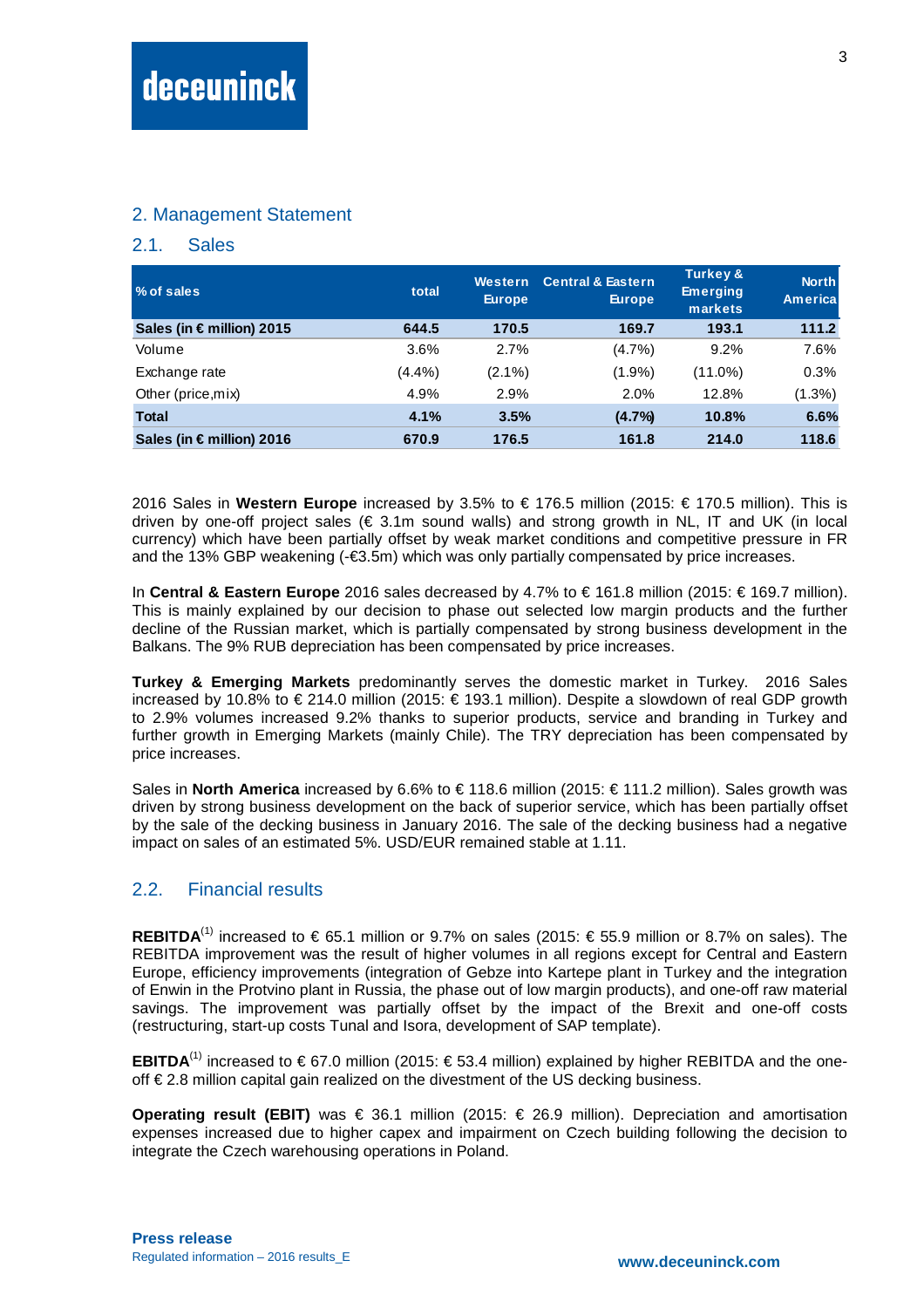**Financial result** was € (13.9) million (2015: € (10.0) million). The increase in financial expenses is explained by FX (revaluation of EUR denominated loans in Turkey) and the higher interest cost of the retail bond.

**Income tax expenses** amounted to € 1.3 million (2015:  $\epsilon$  3.5 million) and include the one time recognition of US tax assets and tax incentives for construction of new facility in Turkey, partially compensated by the reversal of previously recognized tax assets in Belgium

The **net profit** in 2016 was € 21.0 million versus € 13.3 million in 2015.

#### 2.3. Balance sheet

**Trade working capital** on sales reduced to 16.6% compared to 22.2% end 2015, which is mainly explained by increased factoring from €16.2m in 2015 to €27.9m in 2016 and the €21.0m extension of payment terms to suppliers in Turkey.

**Capital expenditures** in 2016 amounted to € 79.4 million compared to € 38.7 million in 2015. This increase is mainly explained by the investments in new factories in Turkey (Menemen) and the United States (Fernley), development of new products and a further improvement of the productivity of our operational processes.

The **net financial debt** at 31 December 2016 amounted to € 88.4 million against € 92.1 million at 31 December 2015, implying that investments have been financed by operating cash flow, the sale of the US decking business and the extension of supplier terms in Turkey.

### 2.4. Outlook

Assuming no material macro-economic disturbance in our key regions, growth is expected to continue throughout 2017 on the back of innovative product launches and superior quality and service, and supported by further efficiency gains. We however closely monitor the recent evolution of currencies and raw material prices as well as the increased level of uncertainty in some of our end markets.

#### **Financial calendar 2017**

| 23  |            | February 2017 2016 Annual results   |
|-----|------------|-------------------------------------|
| -25 | April 2017 | Annual Shareholders Meeting at 4 pm |
| -24 |            | August 2017 H1 2017 results         |

End of press release

#### **About Deceuninck**

Founded in 1937, Deceuninck is a top 3 independent manufacturer of PVC and composite profiles for windows and doors, outdoor living, roofline & cladding and interior applications.

Headquartered in Hooglede-Gits (BE), Deceuninck is organised in 4 geographical segments: Western Europe, Central & Eastern Europe, North America and Turkey & Emerging Markets.

Deceuninck operates 15 vertically integrated manufacturing facilities, which together with 21 warehousing and distribution facilities guarantee the necessary service and response time to Customers. Deceuninck strongly focuses on innovation, ecology, design.

Contact Deceuninck: Bert Castel • T +32 51 239 204 • M +32 474 212 414 • bert.castel@deceuninck.com

| Sales 2016      | People | <b>Customers</b> | <b>Countries</b> | Logistic centres |
|-----------------|--------|------------------|------------------|------------------|
| € 670.9 million | 3,700  | >4,000           | 91               | 21               |

**Press release**

Regulated information – 2016 results\_E **www.deceuninck.com**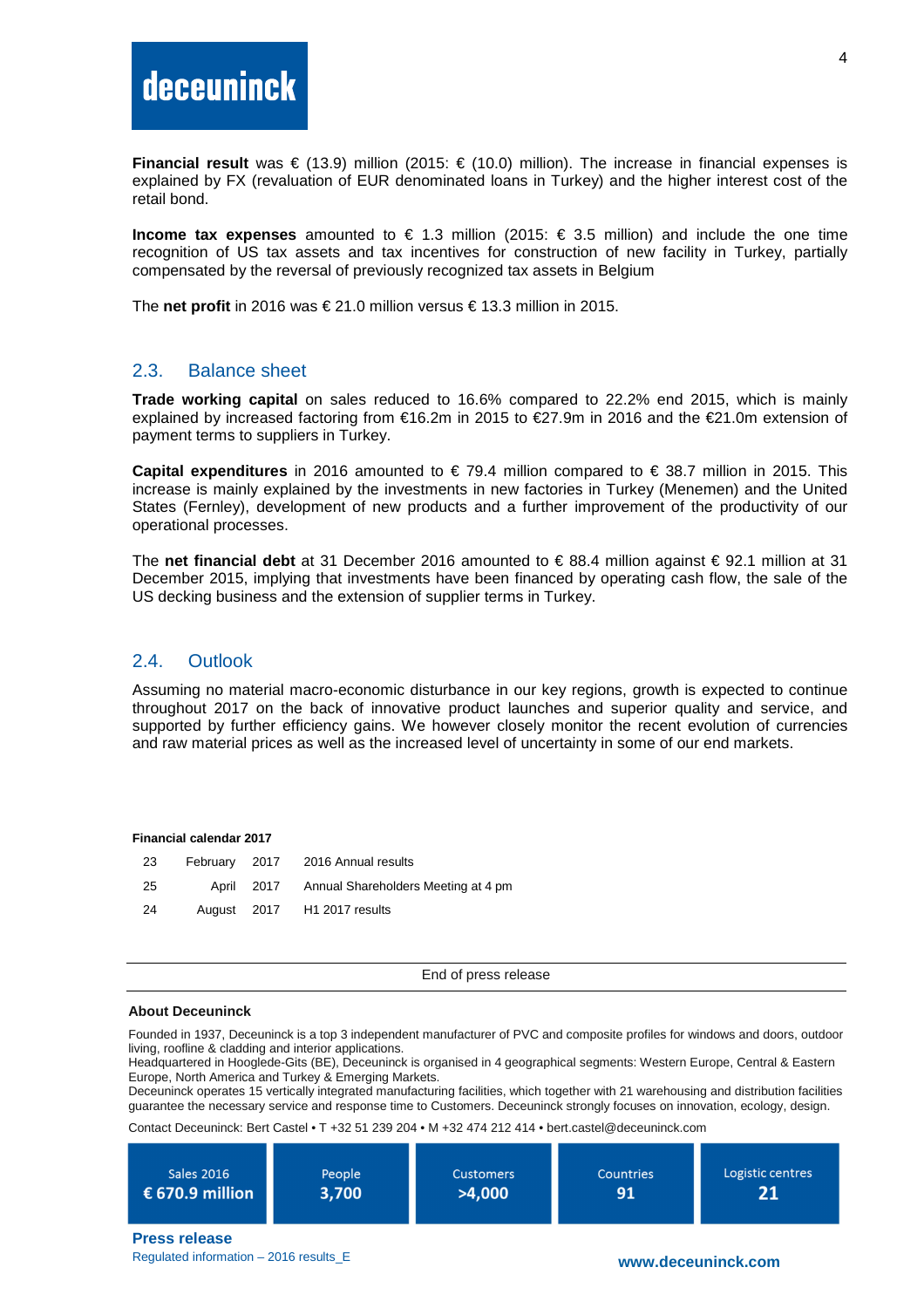# Annexe 1: consolidated income statement

| For the 12 month period ended 31 December<br>(in $\epsilon$ thousand) | 2015       | 2016       |
|-----------------------------------------------------------------------|------------|------------|
| <b>Sales</b>                                                          | 644,524    | 670,880    |
| Cost of goods sold                                                    | (462, 522) | (466, 150) |
| <b>Gross profit</b>                                                   | 182,002    | 204,730    |
| Marketing, sales and distribution expenses                            | (104, 465) | (113, 122) |
| Research and development expenses                                     | (7,643)    | (8,034)    |
| Administrative and general expenses                                   | (40, 818)  | (45, 875)  |
| Other net operating result                                            | (2, 127)   | (1, 576)   |
| Operating profit before gain from bargain purchase                    | 26,949     | 36,123     |
| Gain from bargain purchase                                            | (96)       |            |
| <b>Operating profit (EBIT)</b>                                        | 26,853     | 36,123     |
| Financial charges                                                     | (17, 473)  | (38, 956)  |
| Financial income                                                      | 7,483      | 25,059     |
| <b>Profit before taxes (EBT)</b>                                      | 16,864     | 22,226     |
| Income taxes                                                          | (3, 522)   | (1, 272)   |
| Net profit                                                            | 13,341     | 20,954     |

| The net profit is attributable to: |        |        |
|------------------------------------|--------|--------|
| Shareholders of the parent company | 13.582 | 20.795 |
| Non-controlling interests          | (241)  | 159    |

| Earnings per share distributable to the shareholders of<br>the parent company (in $\epsilon$ ): |      |      |  |  |
|-------------------------------------------------------------------------------------------------|------|------|--|--|
| Normal earnings per share                                                                       | 0.10 | 0.15 |  |  |
| Diluted earnings per share                                                                      | 0.10 | 0.15 |  |  |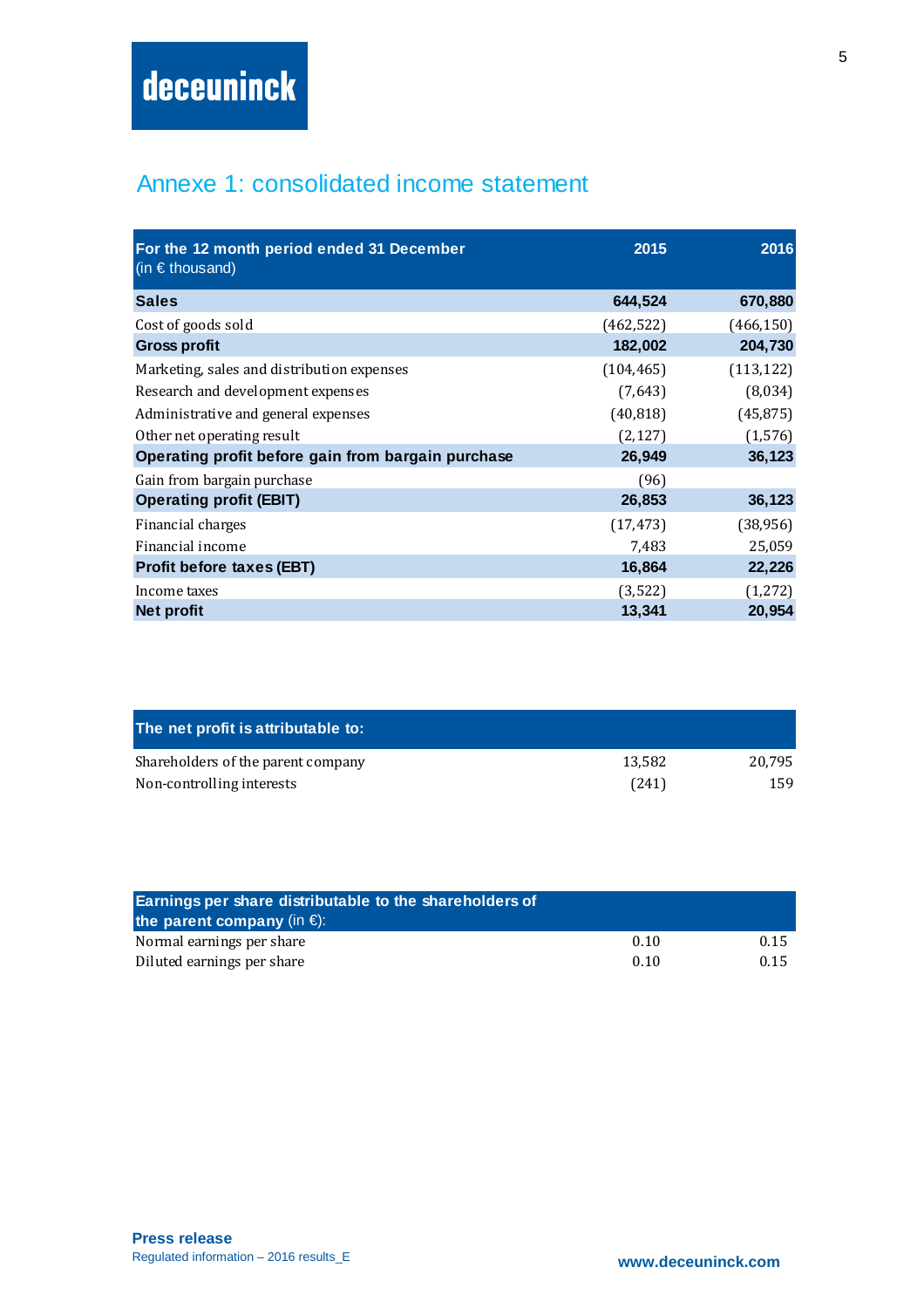# Annexe 2: consolidated statement of financial position

| (in $\epsilon$ thousand)                  | 31 December<br>2015 | 31 December<br>2016 |
|-------------------------------------------|---------------------|---------------------|
| <b>Assets</b>                             |                     |                     |
| <b>Non-current assets</b>                 | 255,066             | 291,481             |
| Inventories                               | 95,454              | 98,963              |
| Trade receivables                         | 121,484             | 113,773             |
| Other receivables                         | 16,424              | 20,580              |
| Cash and cash equivalents                 | 70,720              | 72,425              |
| Fixed assets held for sale                | 3,473               | 3,829               |
| <b>Current assets</b>                     | 307,553             | 309,570             |
| <b>Total assets</b>                       | 562,620             | 601,051             |
|                                           |                     |                     |
| <b>Equity and liabilities</b>             |                     |                     |
| Equity including non-controlling interest | 269,252             | 275,039             |
| Interest-bearing loans                    | 143,486             | 129,206             |
| Long-term provisions                      | 25,119              | 28,439              |
| Deferred tax liabilities                  | 4,529               | 2,277               |
| <b>Non-current liabilities</b>            | 173,134             | 159,922             |
| Interest-bearing loans                    | 19,324              | 31,640              |
| Trade payables                            | 74,070              | 101,593             |
| <b>Tax liabilities</b>                    | 6,933               | 9,721               |
| Employee related liabilities              | 12,434              | 15,456              |
| Short-term provisions                     | 1,127               | 1,321               |
| Other liabilities                         | 6,345               | 6,359               |
| <b>Current liabilities</b>                | 120,233             | 166,090             |
| <b>Total equity and liabilities</b>       | 562,620             | 601,051             |
|                                           |                     |                     |
| <b>Total net debt</b>                     | 92,091              | 88,421              |